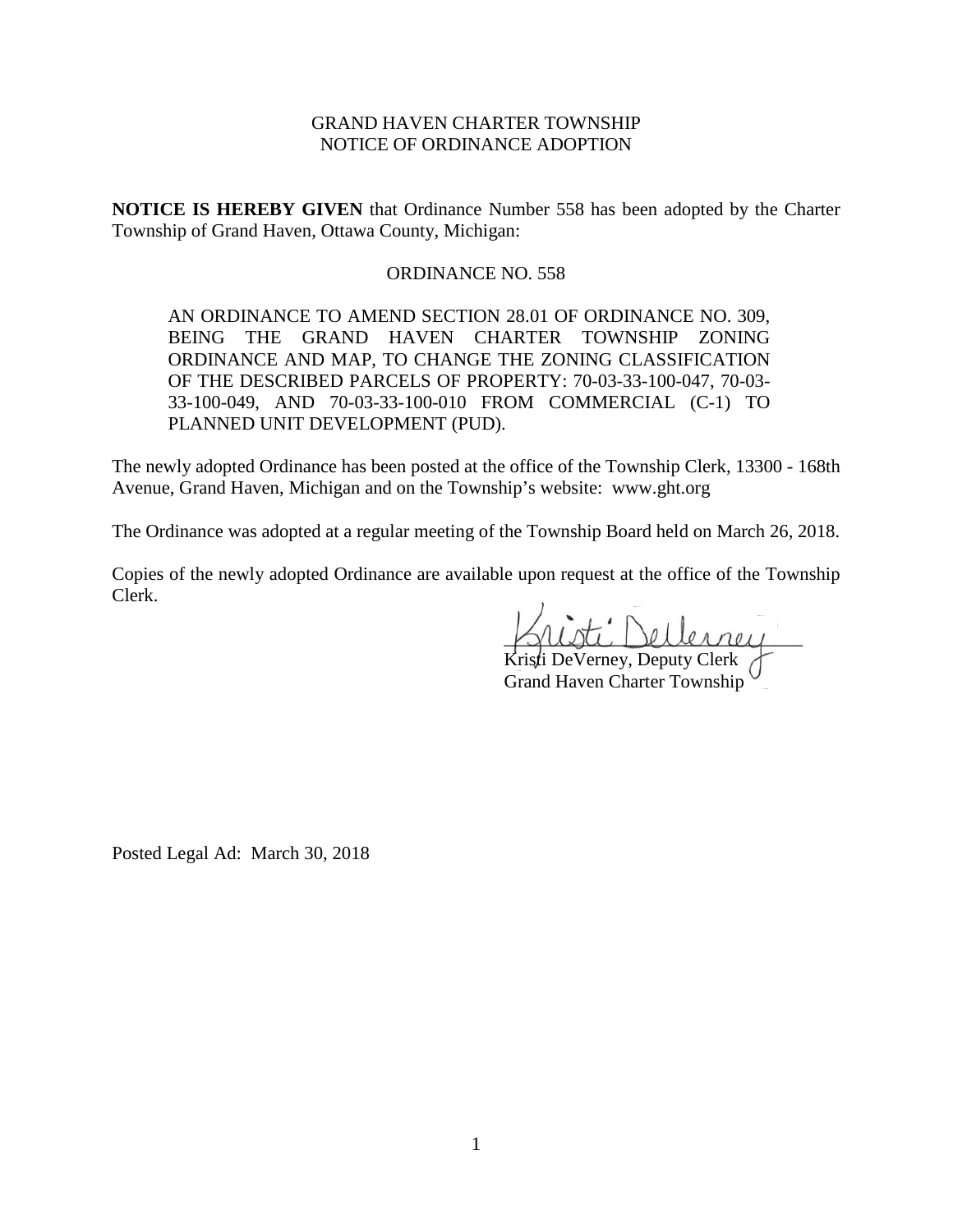## **ORDINANCE NO. 558**

### **ZONING MAP AMENDMENT ORDINANCE**

AN ORDINANCE TO AMEND CERTAIN PORTIONS OF THE ZONING ORDINANCE AND MAP OF GRAND HAVEN CHARTER TOWNSHIP, OTTAWA COUNTY, MICHIGAN FOR THE PURPOSE OF REZONING CERTAIN LANDS FROM THE COMMERCIAL (C-1) DISTRICT TO THE PLANNED UNIT DEVELOPMENT (PUD) DISTRICT.

GRAND HAVEN CHARTER TOWNSHIP, COUNTY OF OTTAWA, AND STATE OF MICHIGAN ORDAINS:

Section 1. Amendment. The Zoning Ordinance and Map of the Charter Township of Grand Haven, Ottawa County, Michigan, the map being incorporated by reference in the Zoning Ordinance for the Charter Township of Grand Haven pursuant to Chapter 3, shall be amended so that the following lands shall be rezoned from the Commercial District (C-1) to the Planned Unit Development District (PUD). The lands are in the Charter Township of Grand Haven, Ottawa County, Michigan, and are described as follows:

PARCEL NUMBER: 70-03-33-100-047

PART OF NE 1/4 OF NW 1/4 COM N 1/4 COR, TH S 01D 13M 39S E 314.67 FT ALG N & S 1/4 LI, N 89D 40M 03S W 295.33 FT, S 01D 13M 39S E 345.33 FT PARALLEL WITH N & S 1/4 LI, N 89D 42M 11S W 396.55 FT, N 0D 19M 57S E 280 FT, S 89D 40M 03S E 33 FT PARALLEL WITH N LI OF NW 1/4, N 0D 19M 57S E 243 FT, S 89D 40M 03S E 45 FT, N 0D 19M 57S E 137 FT TO N LI OF NW 1/4 SD PT BEING S 89D 40M 03S E 686.5 FT FROM NW COR OF NE 1/4 OF NW 1/4, S 89D 40M 03S E 300.91 FT, S 01D 13M 39S E 214 FT PARALLEL WITH N & S 1/4 LI, S 89D 40M 03S E 122 FT PARALLEL WITH N LI OF NW 1/4, N 01D 13M 39S W 214 FT PARALLEL WITH N & S 1/4 LI TO N LI OF NW 1/4, TH S 89D 40M 03S E 173 FT TO BEG. SEC 33 T8N R16W

PARCEL NUMBER: 70-03-33-100-049 W 122 FT OF E 295 FT OF N 214 FT OF NW 1/4. SEC 33 T8N R16W

PARCEL NUMBER: 70-03-33-100-010 PART OF NE 1/4 OF NW FRL 1/4 COM 641.5 FT E OF NW COR, TH E 45 FT, S 137 FT, W 45 FT, N 137 FT, TO BEG. SEC 33 T8N R16W

Section 2. Effective Date. This amendment to the Grand Haven Charter Township Zoning Ordinance was approved and adopted by the Township Board of Grand Haven Charter Township, Ottawa County, Michigan on March 26, 2018, after a public hearing as required pursuant to Michigan Act 110 of 2006, as amended; after introduction and a first reading on March 12, 2018,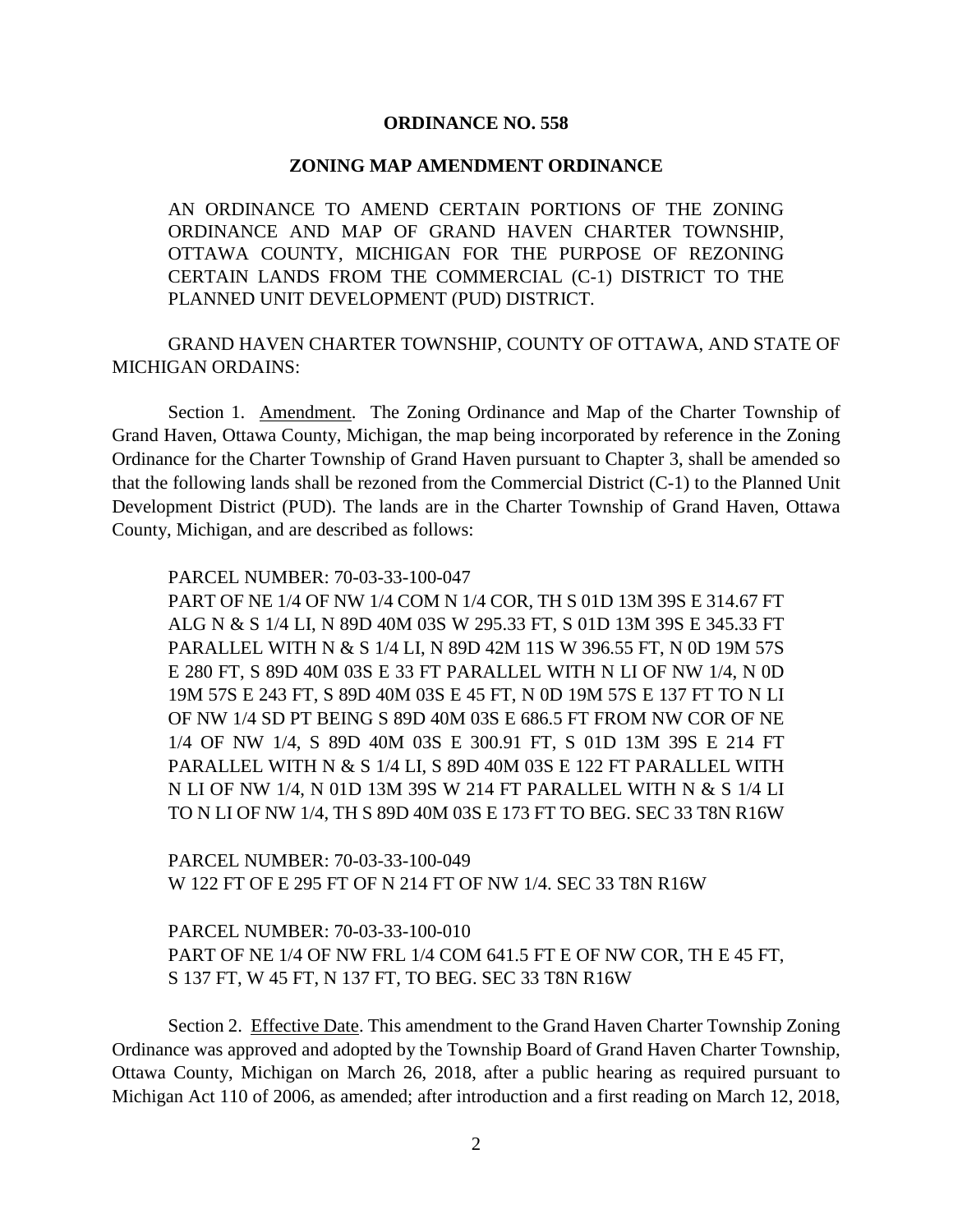and after posting and publication following such first reading as required by Michigan Act 359 of 1947, as amended. This Ordinance shall be effective on April 7, 2018, which date is the eighth day after publication of a Notice of Adoption and Posting of the Zoning Map Amendment Ordinance in the *Grand Haven Tribune*, as required by Section 401 of Act 110, as amended. However, this effective date shall be extended as necessary to comply with the requirements of Section 402 of Act 110, as amended.

\_\_\_\_\_\_\_\_\_\_\_\_\_\_\_\_\_\_\_\_\_\_\_\_\_\_\_\_\_\_\_ \_\_\_\_\_\_\_\_\_\_\_\_\_\_\_\_\_\_\_\_\_\_\_\_\_\_\_\_\_\_

Mark Reenders, Township Supervisor Laurie Larsen, Township Clerk